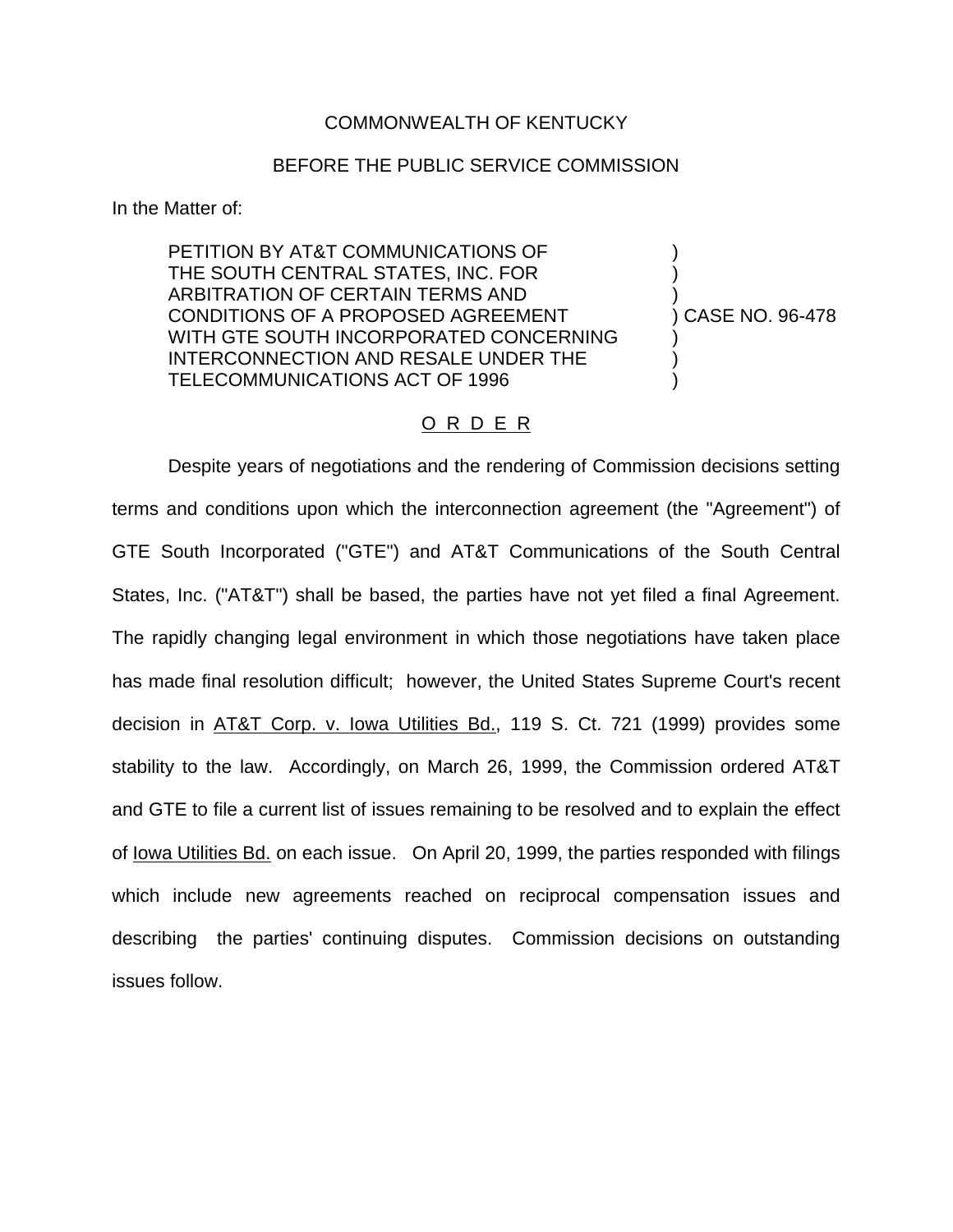#### Provision of Unbundled Network Elements

The parties state that they have agreed, based on the Iowa Utilities Bd. decision, to leave unresolved certain unbundled network element ("UNE") issues until the Federal Communications Commission ("FCC") issues new rules to replace 47 C.F.R. 51.319, vacated by the Supreme Court. Rule 319 prescribed a list of UNEs to be provided by incumbent local exchange carriers ("ILECs"). The rule was promulgated pursuant to 47 U.S.C.  $\rightarrow$  251, which requires an ILEC to provide UNEs "necessary" to a competitor's ability to provide service and without which a competitor's ability to provide service would be "impaired." The rule was vacated by the Supreme Court because the FCC had not given adequate meaning to the statutory terms "necessary" and "impair." Specific UNEs required to be provided by Rule 319 were the local loop, the network interface device ("NID"), switching capability, interoffice transmission facilities, signaling networks and call-related databases, operations support systems functions ("OSS" functions), and operator services and directory assistance.

This Commission finds that these functions provide the very basis of the local telecommunications network. A competitor's ability to provide service would clearly be impaired if those UNEs could not be obtained from the ILEC. This finding is not in conflict with Iowa Utilities Bd. The Supreme Court in that case simply found that the FCC had not given a substantial rationale for its finding that these UNEs are necessary for provision of service by a competitive local exchange carrier ("CLEC"). There is no reason to believe that the FCC will not reinstate this list of necessary UNEs in its rulemaking, together with a rationale supporting the listing under the "necessary" and "impair" standards. Section 251 (c)(3) of the Telecommunications Act of 1996 directly

-2-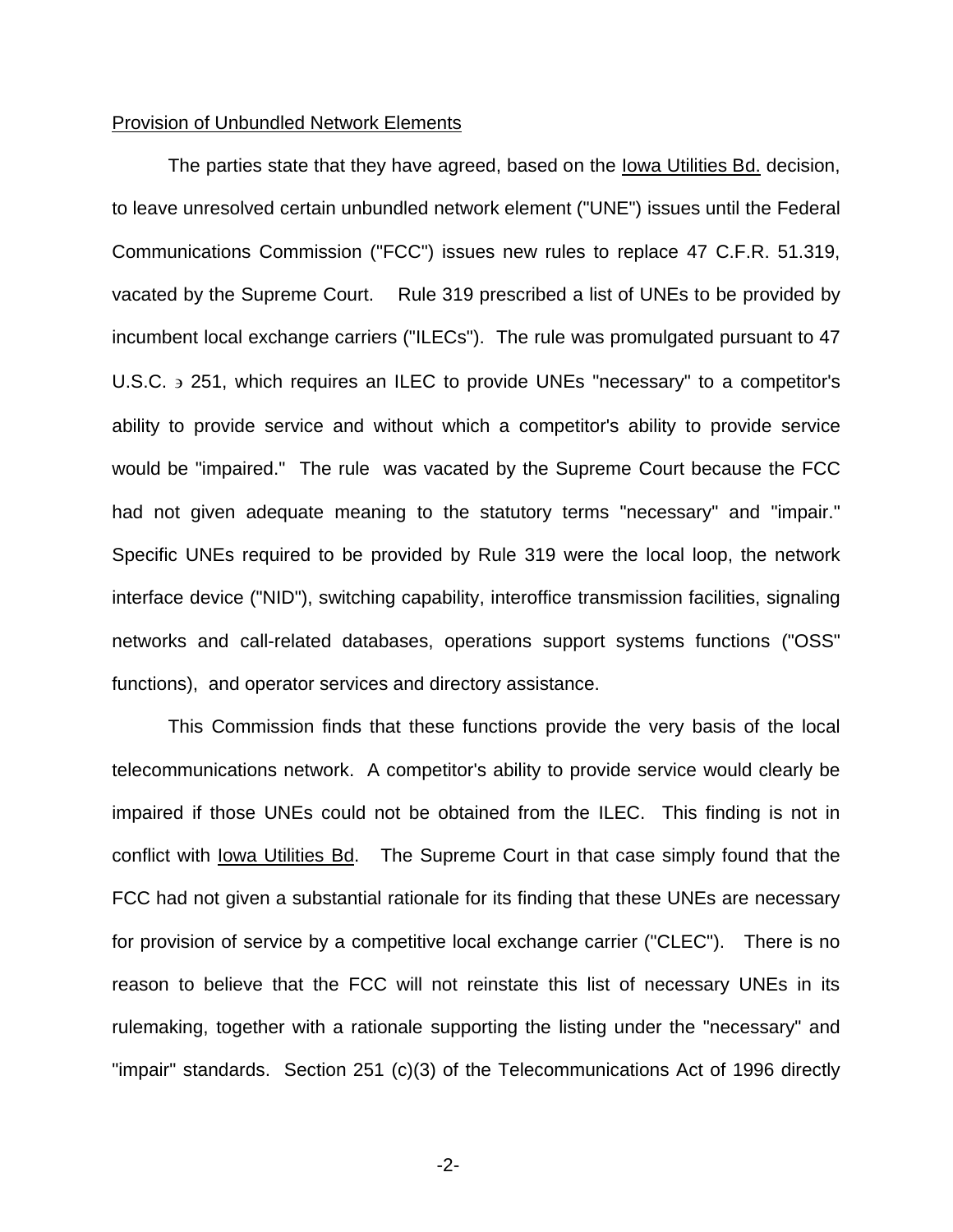obligates ILECs to "provide such unbundled network elements in a manner that allows requesting carriers to combine such elements in order to provide such telecommunications service." Congress obviously contemplated the ability of competitors to provide telecommunications services through use of unbundled network elements. Furthermore, this Commission finds that interconnection and service provided to a CLEC, including use of the ILEC's facilities, must, as utility service sold within this Commonwealth, be adequate and reasonable.<sup>1</sup> This Commission is statutorily required by Kentucky state law to ensure such adequate, reasonably priced service<sup>2</sup>

The General Assembly has specifically instructed the Commission to apply these regulatory principles to the competitive market:

The public interest requires that the Public Service Commission be authorized and encouraged to formulate and adopt rules and policies that will permit the commission, in the exercise of its expertise, to regulate and control the provision of telecommunications services to the public in a changing environment, giving due regard to the interests of consumers, the public, the providers of the telecommunications services, and the continued availability of good telecommunications services.

KRS 278.512(1)(c). The statute also specifically instructs the Commission to exercise

its discretion in adopting alternative requirements for establishing rates and service by

means other than those specified in KRS Chapter 278 if such alternative requirements

<sup>&</sup>lt;sup>1</sup> See, generally, KRS Chapter 278. Further, the court in Kentucky CATV Ass'n v. Volz, Ky. App., 675 S.W.2d 393 (1984) made it unquestionably clear that "utility service" over which this Commission has jurisdiction includes the use of a utility's facilities. The court in Volz, id. at 396, found that "[t]he term 'service' not only includes the basic services for which a utility is created, but it also includes any service which arises from the use of a utility's facilities, such as its poles." Accordingly, the Commission's jurisdiction over utilities extended to the facilities of "all utilities," as well as to the rates paid for the use of those facilities. Id.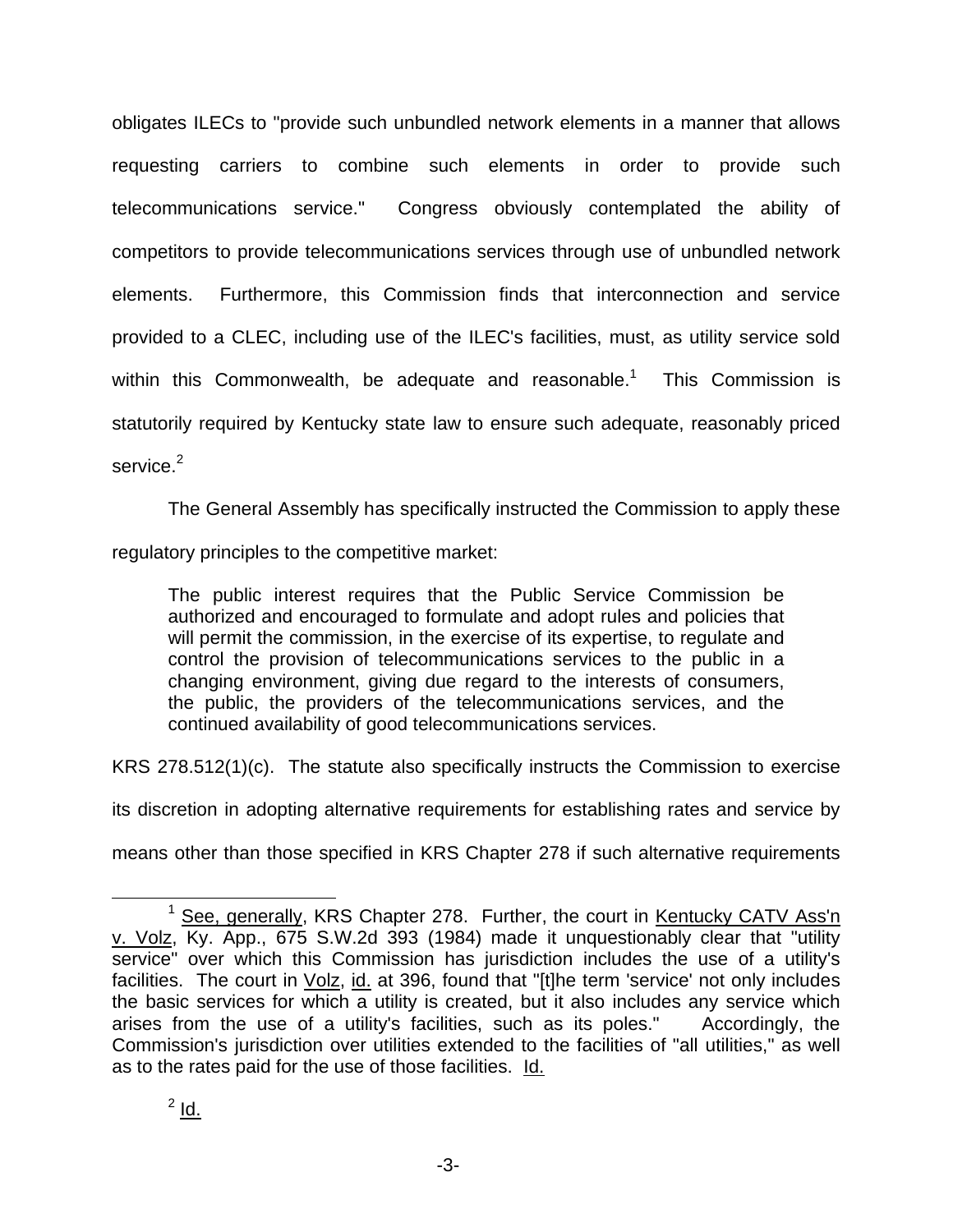are in the public interest. KRS 278.512(2). One factor in determining whether such means are in the public interest is the existence of competition. KRS 278.512(3).

Pursuant to its statutory mandate, this Commission has consistently held that ILEC provision of UNE combinations to competitors is necessary to the growth of meaningful competition in Kentucky. AT&T's forbearance on this issue does not obligate the Commission; nor does it negate Commission Orders previously issued on this subject. Accordingly, GTE must provide the UNEs described herein pursuant to the Agreement. Its statement that it will provide certain UNEs though it is not "obligated" to do so is incorrect. It is obligated to provide these UNEs pursuant to the Commission's Orders.3

Furthermore, despite the parties' interim agreement regarding UNE combinations, those UNEs must be provided in combinations if they already exist in combinations in GTE's network. The Supreme Court specifically upheld 47 C.F.R. ' 315(b), which prohibits ILECs from separating UNEs when requested in combination. This Commission also has required ILECs, including GTE, to provide these combinations. Continued delay in implementing the Commission's Orders on this issue constitutes continuing harm to the public interest. Further recalcitrance on this issue may result in enforcement action. AT&T shall inform the Commission if GTE continues to refuse to provide AT&T with necessary UNEs in combination. The parties shall include the proposed language of AT&T in regard to UNEs and UNE combinations in their Agreement.

 $3$  Pursuant to current law, the Commission expresses no opinion herein in regard to whether UNEs other than those described in this Order must be provided. Further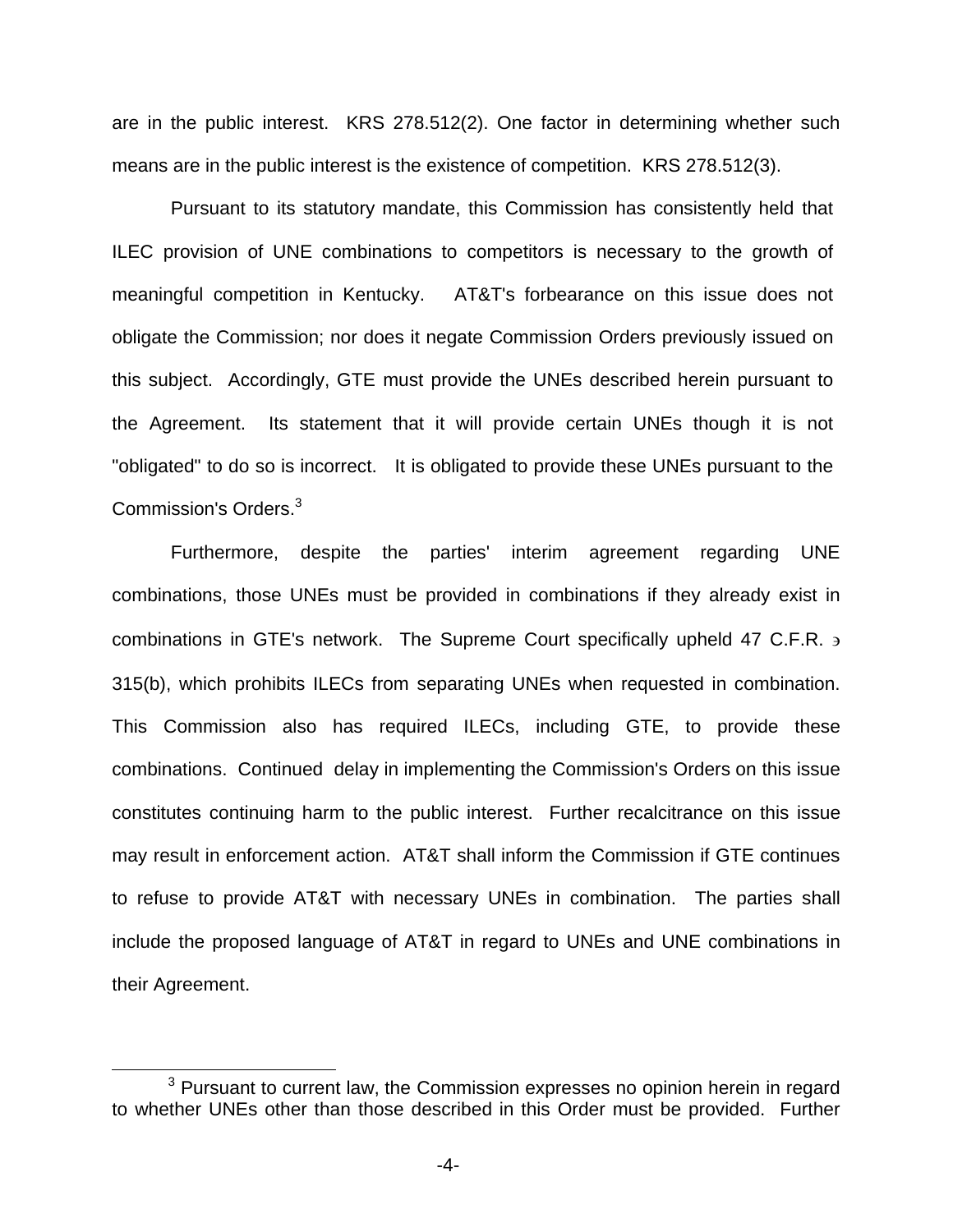Decisions on other issues, in regard to which the parties assert the Iowa Utilities Bd. decision has no effect, follow:

#### Disclaimer Language at Section 9.4

GTE asserts that language explaining that the Agreement is not voluntary and that both parties disclaim liability resulting from failure to comply with the Agreement should be included. AT&T objects to the proposed language. The Commission finds that the subject language is, at best, redundant, and, at worst, unlawful. GTE states the obvious in drawing a distinction between this Agreement and those agreements that are reached freely by the parties. GTE is a monopoly provider without strong incentive to enter into the Agreement. Provision of UNEs and services in a nondiscriminatory manner to its competitors will result in infringement upon its monopoly status. Under the circumstances, reasonable agreement by voluntary means appears to be impossible. Anyone who questions whether GTE's provision of interconnection pursuant to the Commission's Orders has been voluntary need only review the record in this case, wherein GTE's many objections appear. Accordingly, there is no reason to include language in the Agreement memorializing GTE's refusal to agree to terms prescribed by this Commission without having been compelled to do so.

Further, AT&T is well within the bounds of reason in refusing to agree that GTE bears no liability for deliberate violation of the Agreement. The parties' Agreement shall not include GTE's proposed language.

#### Signature Block

guidance as to whether, and how, additional UNEs will meet the "necessary" and "impair" standards will come from the FCC.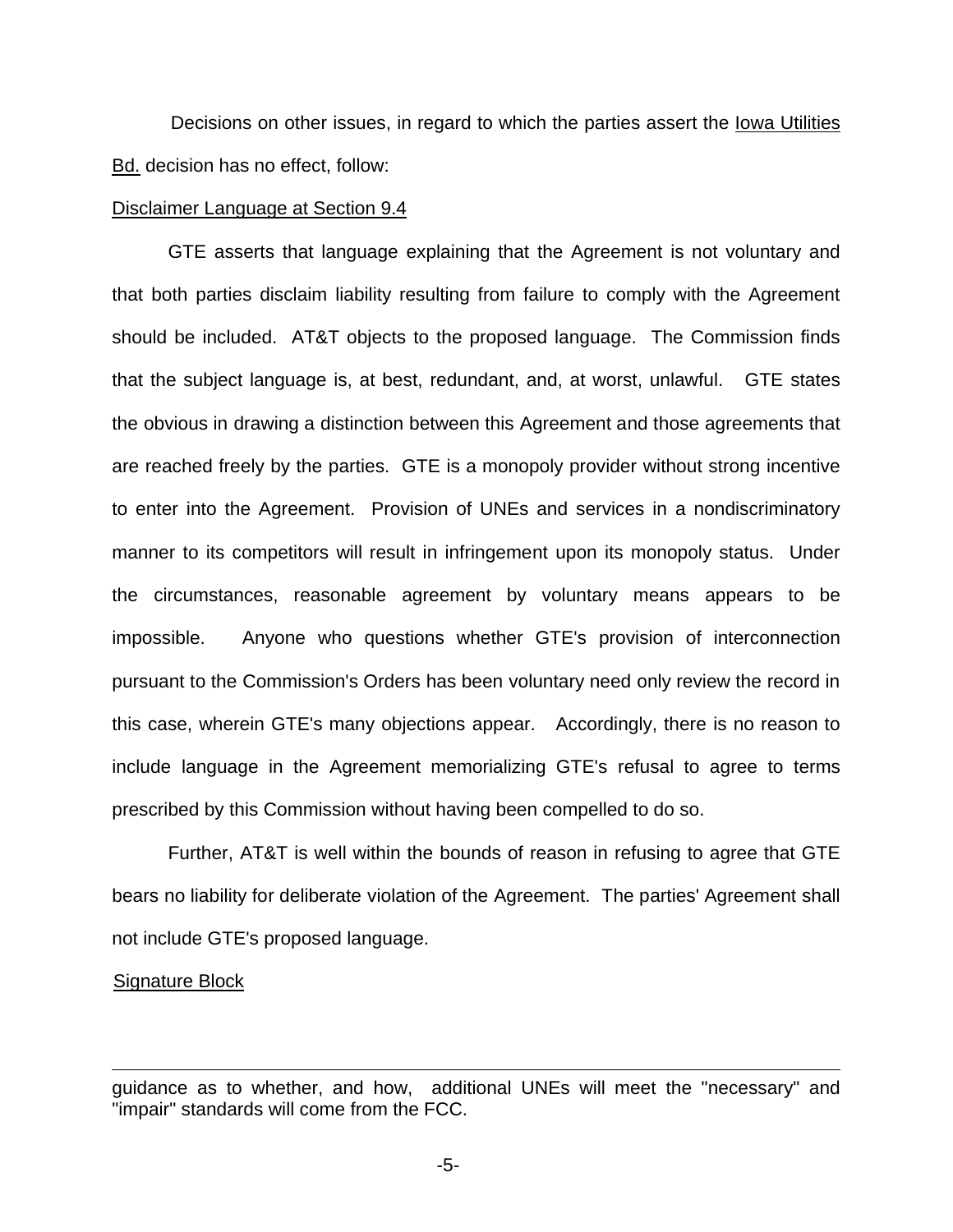GTE insists that it is not required to sign the Agreement because it is the functional equivalent of a Commission Order and not a mutual agreement. GTE also says its refusal to sign the Agreement does not demonstrate that it will refuse to honor it. Finally, GTE claims the Act does not require it to execute an Agreement reached through compulsory arbitration. GTE's arguments are self-contradictory: if it will abide by the Agreement, there is no sensible rationale for refusing to sign it. AT&T understandably objects to GTE's refusal to sign. Furthermore, GTE's argument lacks any basis in law. The Act requires an "Agreement," whether reached through compulsory arbitration or otherwise. The term "agreement" implies execution. Again, if GTE wishes to demonstrate its unwillingness to enter the Agreement, the record of this case provides ample evidence of its objections. The Agreement shall be executed by both parties.

# GTE's Refusal to Implement Its Agreement Until the Commission Has Provided a Mechanism to Recover Its Historic Costs and Has Established a Universal Service Mechanism

GTE insists that its proposed Section 23.8 is appropriate. However, it presupposes certain pricing decisions by this Commission that contradict pricing decisions already made. The Commission-set prices are reasonable, and are based on total element long run incremental cost ("TELRIC"). The Federal District Court for the Eastern District of Kentucky has twice upheld the Commission's use of TELRIC as a pricing methodology.<sup>4</sup> The Commission's universal service proceeding is ongoing and will support those high cost services that, in that docket, are demonstrated to require

<sup>&</sup>lt;sup>4</sup> See MCI Telecommunications Corp. v. BellSouth Telecommunications, Inc., 1999 WL 166183 (E.D. Ky. 1999), petition for clarification pending; AT&T Communications of the South Central States, Inc. v. BellSouth Telecommunications, Inc., 20 F.Supp.2d 1097 (E.D. Ky. 1998).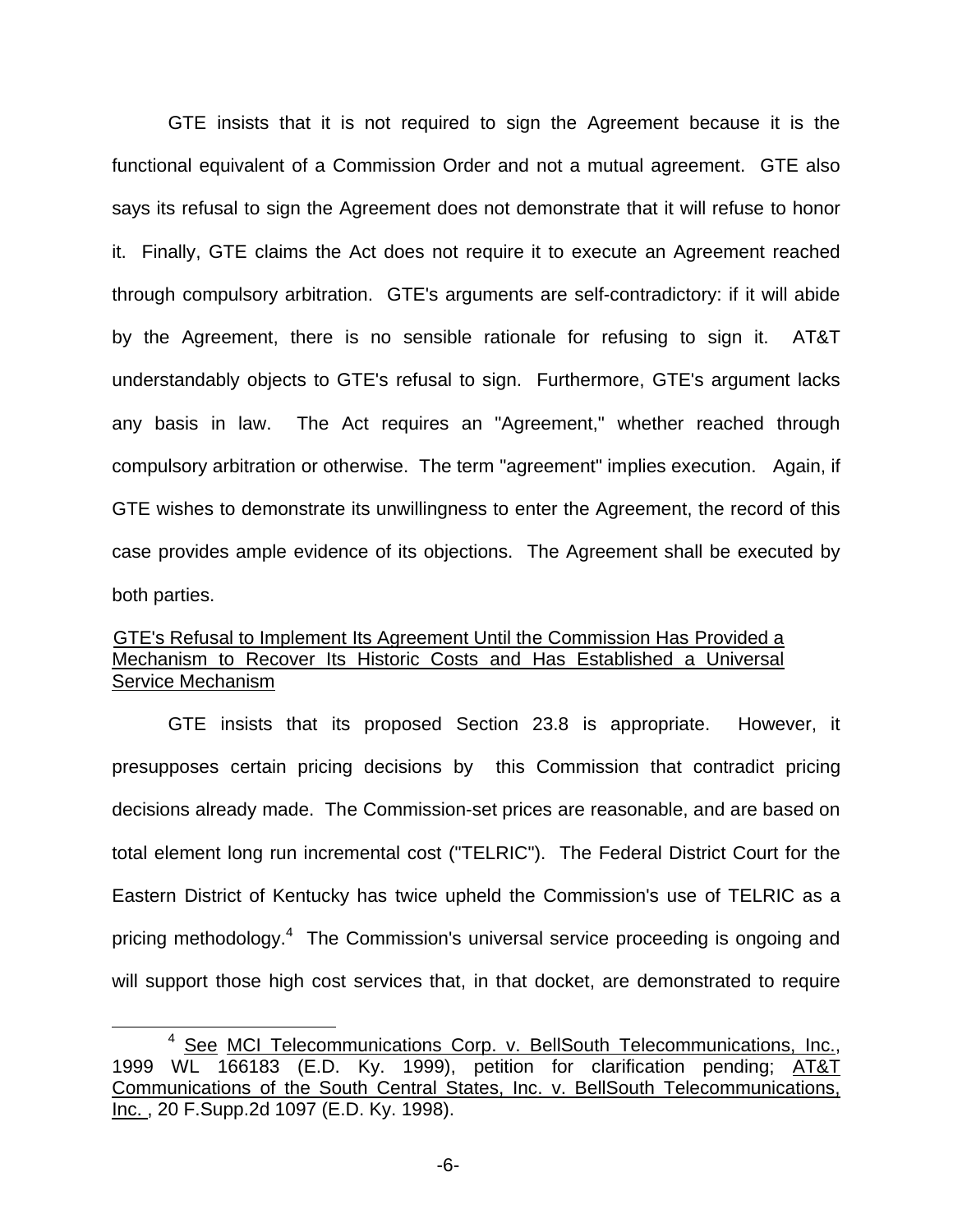support. For the time being, also pursuant to MCI, supra, prices will not be deaveraged. Under this system, ILECs continue to receive sufficient support during the first phase of competition for the local market. GTE's language proposed for 23.8 shall not be included in the Agreement.

## Dispute Regarding Access to Poles, Ducts, Conduits and Rights-of-Way

The parties dispute provisions regarding access to poles, ducts, conduits, and rights-of-way appearing at Attachment 3, Sections 3.1.4.1, 3.2.2, and 3.2.3. The dispute centers around AT&T's position that it is entitled to ancillary pathways to GTE facilities. GTE states that the Commission may not even consider this issue because "ancillary pathways" was not an issue raised in the arbitration position or response. 47  $U.S.C. \ni 252 (A).$ 

The Commission finds that the distinction GTE draws here is unwarranted. The issue of "ancillary pathways" is not an issue separate from those appearing in the petition and the response. It is, instead, subsumed under issues previously submitted to, and decided by, the Commission. GTE is required to provide, in compliance with 47 U.S.C.  $\rightarrow$  251(b)(4), reasonable and nondiscriminatory access to poles, ducts, conduits, and rights-of-way. To the extent that "ancillary pathways" provide such access, AT&T is entitled to use them. The parties' Agreement shall so reflect.

# Dispute Regarding AT&T's Request for Use of Space and Electrical Power at Parity with GTE

GTE contends it is not required to provide to AT&T, even where GTE has ownership or other rights to right-of-way in buildings or building complexes, the right to use space it owns or controls; egress and ingress to such space; and the right to use electrical power at parity with GTE. GTE says no such access is required by the Act

-7-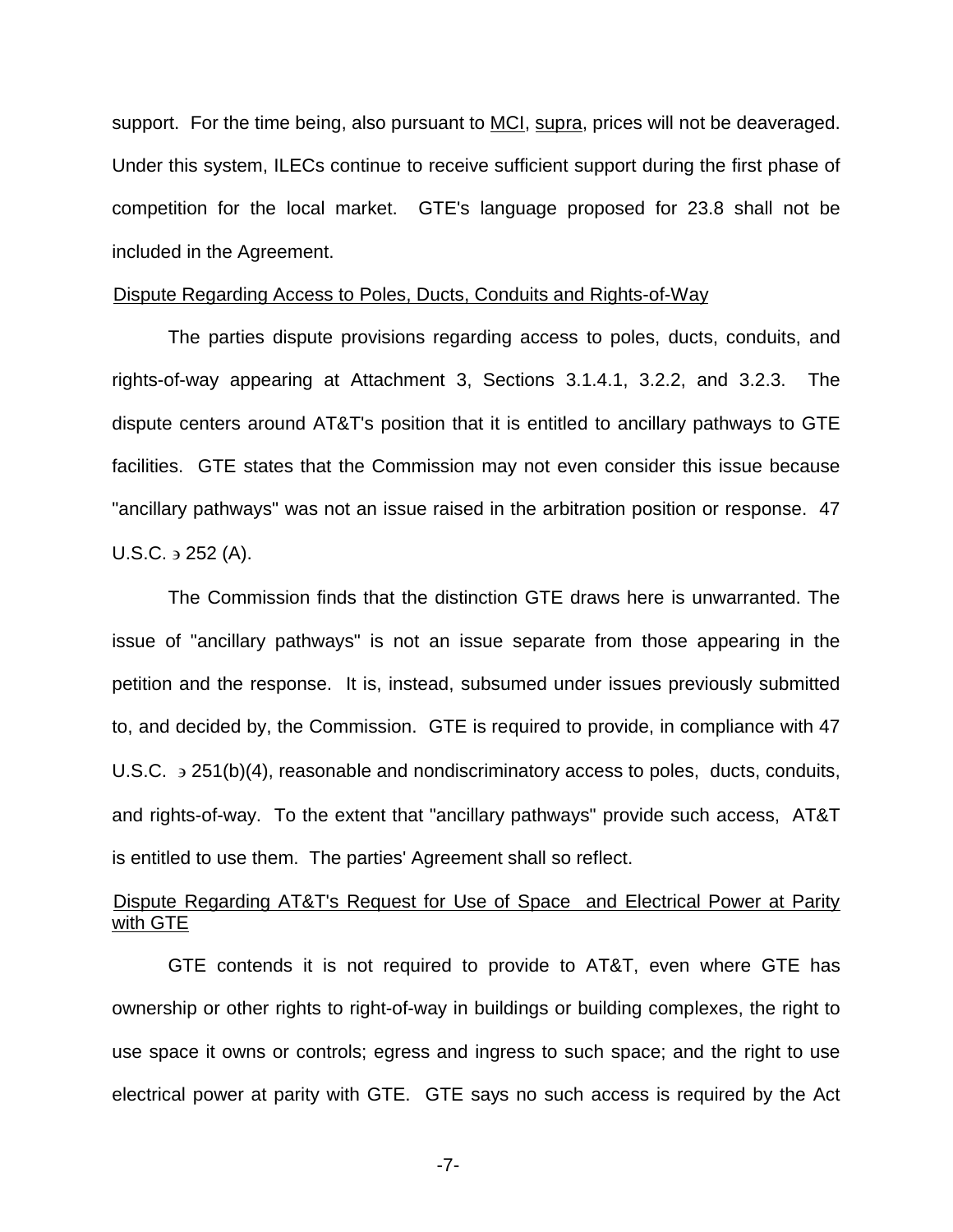and that the request is, in fact, "ludicrous." GTE asserts that the access contemplated by the Act is to the right-of-way itself, not the building surrounding it. GTE objects to permitting AT&T use to electrical power in this "forbidden space."

GTE's argument is defeated by the plain language of the Telecommunications Act of 1996, which requires ILECs to provide to competitors interconnection at "any technically feasible point" that is "at least equal in quality" to that provided to itself, on "rates, terms, and conditions that are just, reasonable, and nondiscriminatory." 47 U.S.C.  $\rightarrow$  251(c)(2). In addition, GTE must provide to competitors unbundled, nondiscriminatory access "at any technically feasible point on rates, terms, and conditions that are just, reasonable, and nondiscriminatory."  $47 \text{ U.S.C.} \rightarrow 251(c)(3)$ .

GTE's refusal to permit access to space surrounding its facilities and to required electrical power would effectively prevent AT&T from obtaining any meaningful access at all. Certainly the unreasonable limitations proposed by GTE are discriminatory, in that they would prevent AT&T from obtaining access to facilities that is equal to GTE's. There is no rational argument that the requested access is not "technically feasible." The limitations proposed by GTE in this regard are rejected, and AT&T's proposed language shall appear in the parties' Agreement.

#### Limitations Proposed by GTE on Provision of Dark Fiber

GTE wishes to include language in the Agreement relieving it from leasing to AT&T more than twenty-five percent of its dark fiber in a particular feeder or dedicated interoffice transport segment. In addition, if GTE can demonstrate within a twelve month period after the date of a dark fiber lease that AT&T is using the leased capacity at a transmission level of less than 622.08 million bits per second, GTE states it should

-8-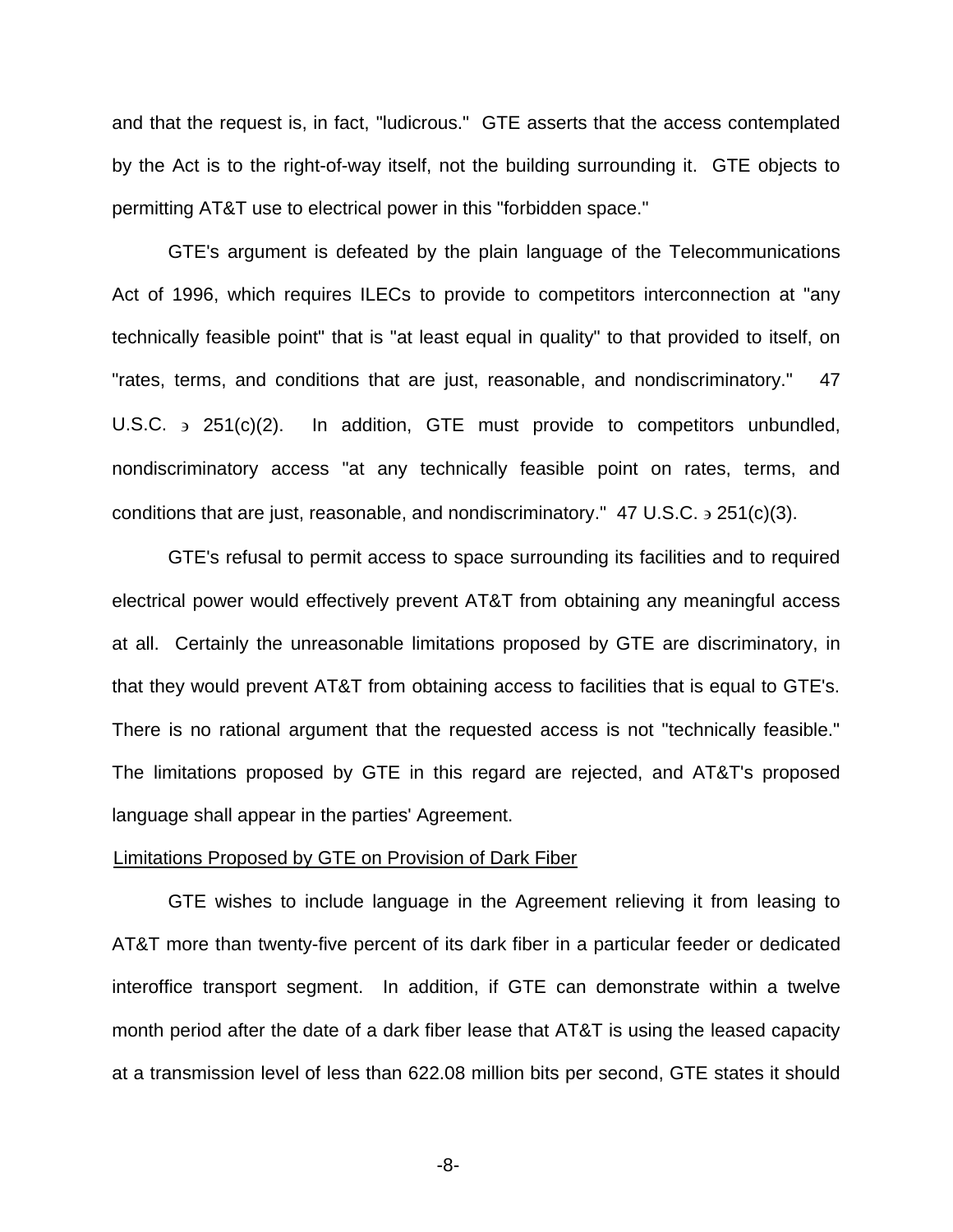be permitted to revoke the lease. AT&T apparently has agreed to the proposed limitations, and the Commission will not, at this time, order that the limitations be deleted. However, AT&T should be aware that, in MCI, supra, the Federal District Court found that dark fiber is a UNE that must be provided to CLECs in a nondiscriminatory fashion. Should AT&T wish to assert its rights in this regard, it may so state. In such event, the limiting language of Attachment 3, Section 4.2.1.2 regarding dark fiber shall not be included in the parties' agreement.

#### Testing Issues

The parties dispute whether certain provisions regarding testing should appear in their agreement. For example, AT&T asks that GTE provide it access for testing at the main distribution frame ("MDF") sufficient to ensure that applicable requirements can be tested by AT&T. AT&T also requests access seven days per week, twenty-four hours per day.

The Commission finds that the access requested by AT&T is reasonably necessary to enable it to test UNEs purchased from GTE. Moreover, the nondiscrimination standards of the Act require the seven days per week, twenty-four hours per day access requested, since GTE has such access. The language proposed by AT&T shall appear in the parties' Agreement.

#### Charge for Customer Change from GTE to AT&T Local Service

The parties state they have agreed only that the charge for a customer to switch from GTE to AT&T for local service is "to be determined." The Commission finds that a single tariffed charge to switch a customer from one local exchange carrier to another is reasonable and should be applied by the ILEC to all such carrier changes. The

-9-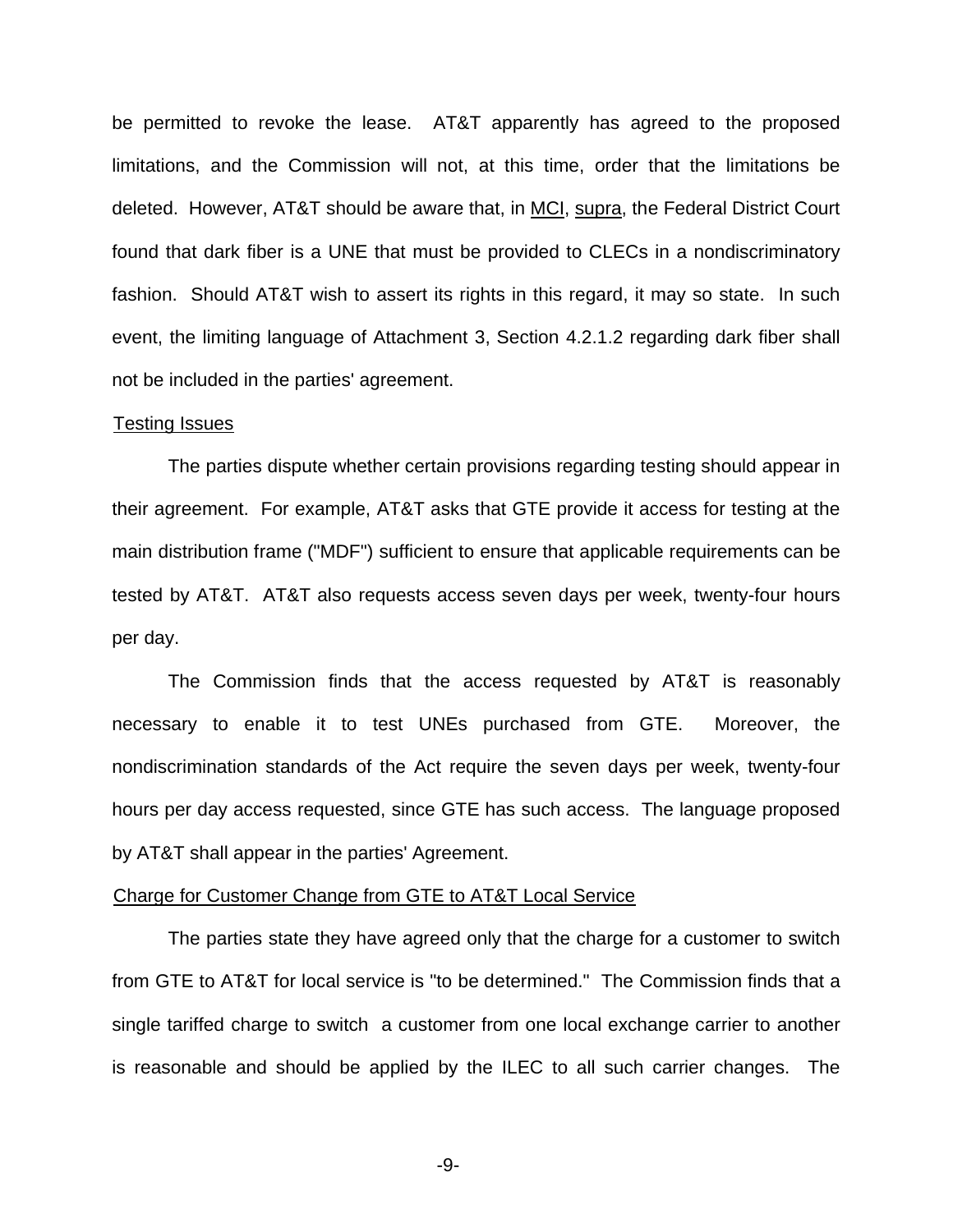charge for a presubscribed interexchange carrier switch is capped at  $$5,5$  and such limitation appears reasonable for the charge at issue here. Accordingly, GTE should charge a CLEC or its customer the amount that it charges, per its tariff, for switching a customer's presubscribed interexchange carrier. This decision complies with longstanding Commission policy. $6$  The parties shall not incorporate a charge greater than \$5 into their Agreement.

# **CONCLUSION**

We emphasize that further delay in executing an agreement incorporating the terms prescribed in this and previous Commission Orders constitutes continued harm to the public interest. Accordingly, the parties are strongly cautioned that failure to file their executed agreement within 20 days of the date of this Order may result in immediate enforcement action.

The Commission having reviewed the record and having been sufficiently advised, IT IS HEREBY ORDERED that the parties shall file their executed Agreement with this Commission, incorporating the decisions reached herein, within 20 days of the date of this Order.

<sup>&</sup>lt;sup>5</sup> See Administrative Case 323, An Inquiry Into IntraLATA Toll Competition, An Appropriate Compensation Scheme for Completion of IntraLATA Calls by Interexchange Carriers, and WATS Jurisdictionality, Order dated December 29, 1994, at 28.

<sup>6</sup> Id. See also Case No. 95-168, Lisa Gail Gamble, Dawn Elizabeth Howard, Teresa Darcel Cope, and Linda Sue Medley v. West Kentucky Rural Telephone Coop. Corp., Inc., Order dated November 27, 1995.